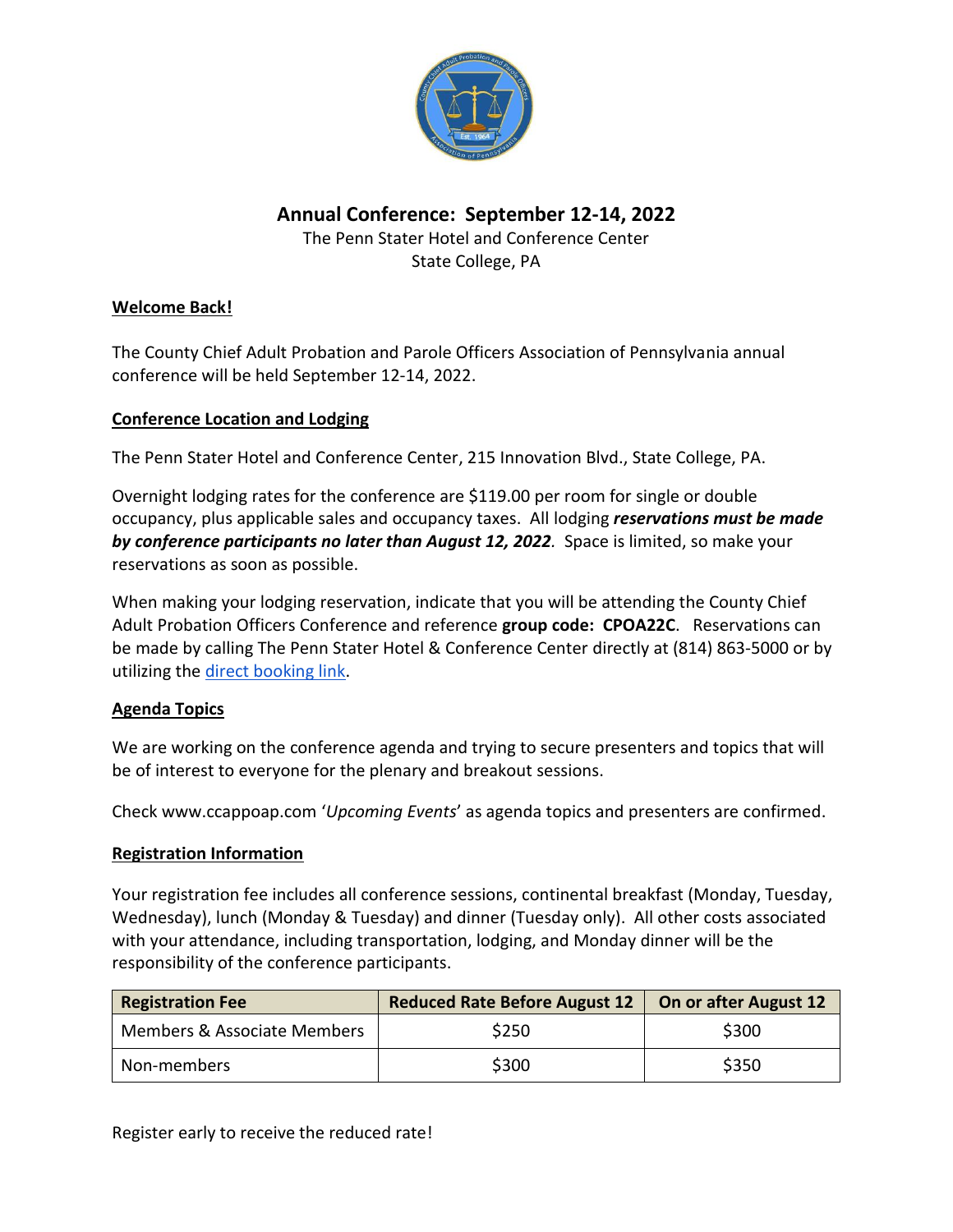#### **Other Information**

The conference will begin on September 12<sup>th</sup> at 8:00 a.m. with registration and will conclude on September 14<sup>th</sup> at 12:00 p.m. with the CCAPPOAP membership meeting.

If you have any questions or wish to discuss the conference in greater detail, please contact Helene Placey at [heleneplacey@gmail.com.](mailto:heleneplacey@gmail.com)

#### **Deadline for Registration:**

Complete the registration form and activities form and return to CCAPPOAP no later than September 1, 2022.

The conference activities registration form may be sent in together or separately.

#### **Payment**:

Please make check payable to: "CCAPPOAP"

CCAPPOAP Federal ID# 25-1819655

#### **Refund Policy**:

If you need to cancel your conference registration, a full refund, less \$50 processing fee, is available until September 1, 2022. No refunds will be honored after September 1, 2022. In order to receive a refund, requests must be sent to CCAPPOAP Executive Director.

| Mail payment and 2-page registration form to:  | <b>CCAPPOAP</b><br>c/o Helene Placey, Executive Director<br>P.O. Box 1505<br>Camp Hill, PA 17001 |  |
|------------------------------------------------|--------------------------------------------------------------------------------------------------|--|
| Or scan 2-page registration form and email to: | heleneplacey@gmail.com                                                                           |  |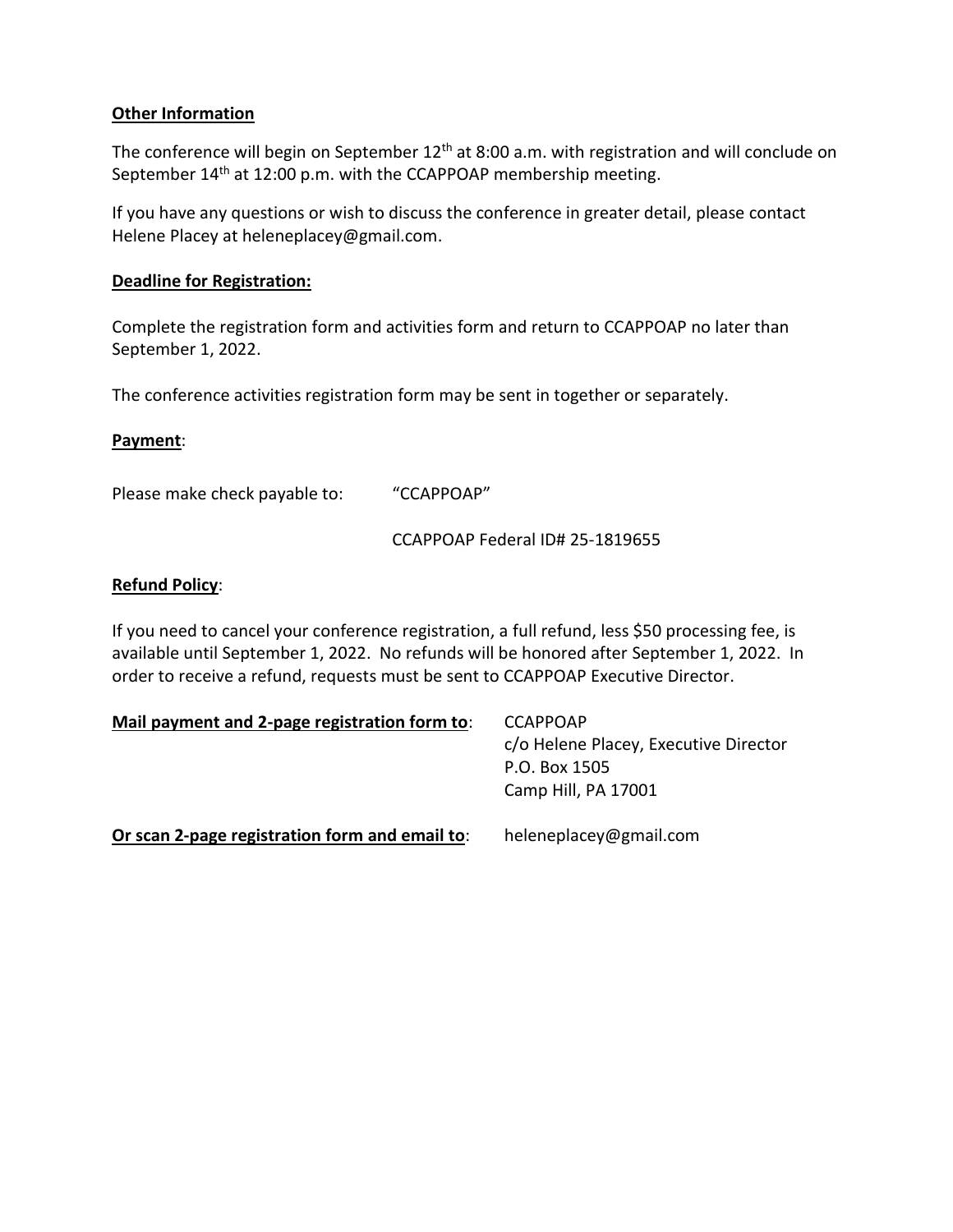#### **2021 CCAPPOAP Conference Registration Form (page 1 of 2)**

- $\checkmark$  Please use a separate registration form for each registrant.
- $\checkmark$  Please print clearly.
- $\checkmark$  Anyone requiring special arrangements due to a physical disability or dietary restrictions should note on the registration form.
- $\checkmark$  Please complete the attached registration form and return to CCAPPOAP no later than September 1, 2022.

| <b>First &amp; Last Name</b><br>(preference on name badge) |         |       |
|------------------------------------------------------------|---------|-------|
| Title                                                      |         |       |
| <b>County</b>                                              |         |       |
| <b>Agency/Department</b>                                   |         |       |
| <b>Email</b>                                               |         |       |
| <b>Work Phone</b>                                          |         |       |
| <b>Special arrangements</b>                                | Dietary | Other |

Please indicate the type of registration for which you are submitting payment.

| <b>Type of Registration</b> | Reduced rate before | Rate on or after | Payment |
|-----------------------------|---------------------|------------------|---------|
|                             | August 12, 2022     | August 12, 2022  | amount  |
| Member or Associate Member  | \$250               | \$300            |         |
| Non-Member                  | \$300               | \$350            |         |

Please indicate the meals and events you will attend at the conference so we can plan accordingly. All the listed meals and events are included with your registration fee.

|                               | <b>Meal</b>                       | I will attend           |
|-------------------------------|-----------------------------------|-------------------------|
| Monday, September 12, 2022    | <b>Continental Breakfast</b>      | $\Box$ No<br>$\Box$ Yes |
|                               | Lunch                             | $\Box$ No<br>$\Box$ Yes |
|                               | <b>Exhibitor Reception</b>        | $\Box$ Yes<br>$\Box$ No |
| Tuesday, September 13, 2022   | <b>Continental Breakfast</b>      | $\Box$ No<br>$\Box$ Yes |
|                               | Lunch                             | $\Box$ Yes<br>$\Box$ No |
|                               | <b>Dinner Banquet</b>             | $\Box$ Yes<br>$\Box$ No |
| Wednesday, September 14, 2022 | <b>Continental Breakfast</b>      | $\Box$ Yes<br>$\Box$ No |
|                               | <b>General Membership Meeting</b> | Yes<br>N <sub>O</sub>   |